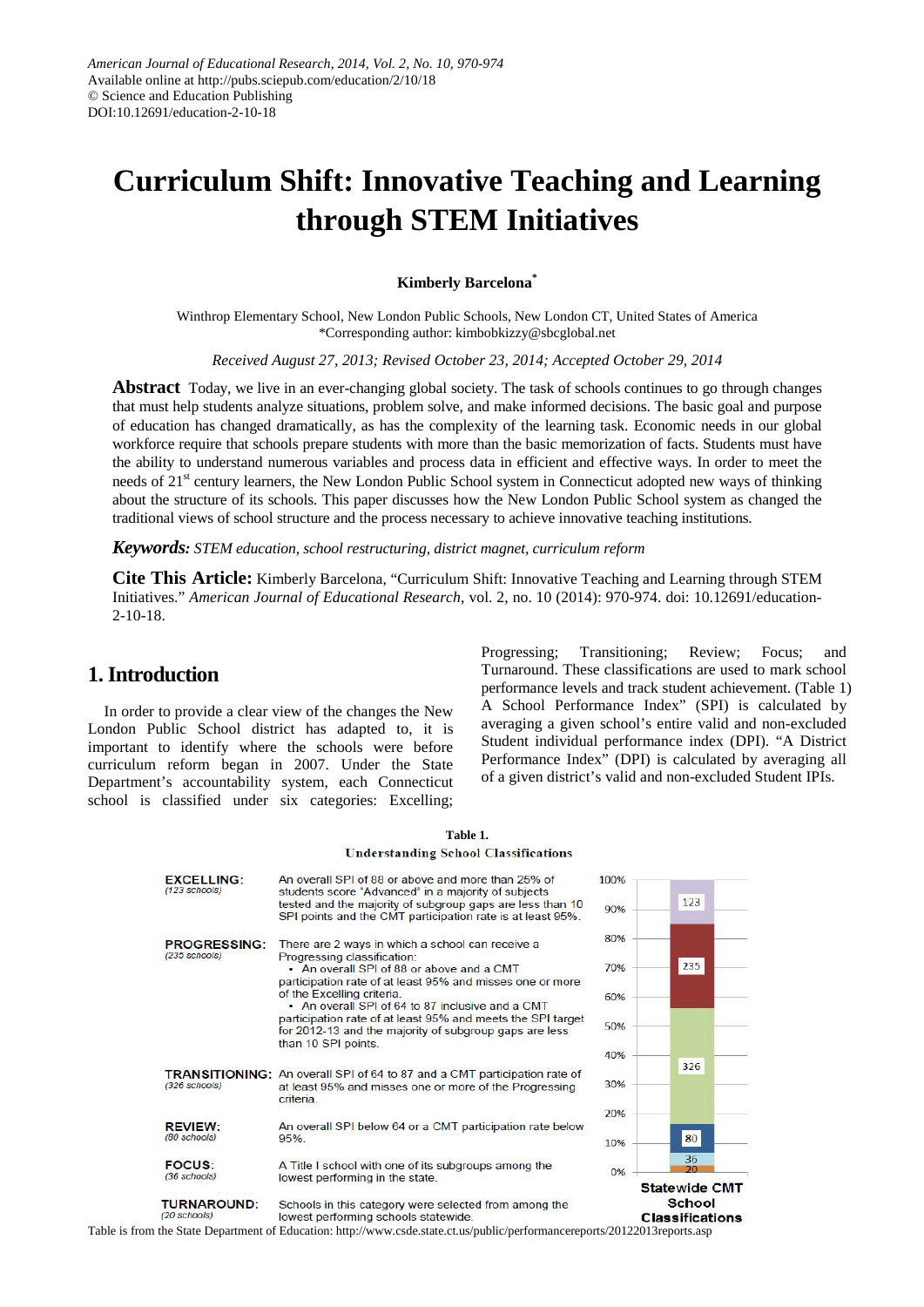In 2006, performance ratings for Winthrop Elementary School indicated it did not make adequate yearly progress (AYP) and had a DPI below 36. Schools that did not make AYP were placed on a "turnaround" status which, in layman's terms, meant the school was in trouble. It was common to hear in staff meetings that the school district was on the verge of a state take-over. Those statements by our administration were foreign and scary to the staff and many teachers and support staff did not even realize what that meant. This was the catalyst that gave rise to some needed change that would help the district give rise to some leaders who were paramount in organizing and presenting change efforts in curriculum. Kotter (1996) identifies the first stage in the change process as establishing a sense of urgency and this was the potential crisis that gave momentum to change efforts.

#### **2. Response to Needed Change**

In the following year the New London Public School district was assigned state consults to meet with each school and assist with a plan of action that was a bureaucratic system at work. This plan brought new initiatives to the district and affected the school, staff, students, and individual staff member. In the 2006-2007 school year the staff began to learn about changes that were already in progress and the principal and state consultant would meet with the staff weekly to provide everyone with the information that was necessary to make effective changes. The state consultant for Winthrop Elementary School began with an open forum discussion about the need for improvements in STEM education to move America's students to the top of the pack by enabling all students to learn deeply and think critically in science and math. From this initial discussion the staff learned that the entire school district was completely restructuring every school and Winthrop Elementary School was adopting a STEM focus of instruction. All stakeholders in the New London Public Schools were publically informed that each school would be renovated and designed to have a unique focus of instruction. The district was designated by state legislation as a "Magnet District" in Connecticut. Each school would have a focused theme to be offered including; STEM (Science, Technology, Engineering, Mathematics), Performing and Visual Arts, Dual Language and FLES (Foreign Language in Elementary Schools), and Leadership and Public Service (LAPS). Now that the change has become rooted, New London Public Schools operate four magnet schools; one intra-district elementary for New London students only, three inter-district elementary schools open to all Connecticut residents, and one inter-district magnet high school. Winthrop Elementary School was chosen as the STEM magnet school and our focus was to develop and implement a K-5 magnet school pathway program in Science, Technology, Engineering and Math (STEM). The STEM magnet school was also to begin building partnerships with the United States Coast Guard Academy, Connecticut College, Mitchell College, Mystic Aquarium, Denison Pequotsepos Nature Center, Mystic Seaport, Connecticut Science Center, Boston Museum of Science, and the Science and Technology Magnet High School of Southeastern Connecticut. The news about this huge change

was overwhelming and a lot for everyone involved to absorb. At first, reactions were sharp- tongued with resentment but, as the change began to unfold, teachers began to see the opportunities it would provide for the students.

The phases of change that brought New London Public Schools to this point were scary, frustrating, confusing and utterly exhausting. The entire school was displaced mid-year into portable classrooms while our school was being renovated. This meant working over the holiday vacation was necessary and many involved changed plans in order to pack classrooms and unpack in the new location. Every staff member brought family and friends to help and even Coast Guard Academy students came to support the efforts. Although this might seem like it would have huge resistance from teachers, the process went smoothly and everyone supported those that needed extra help. The staff encouraged each other to remain focused on the need for a better education for our students and in times of tears teachers leaned on each other. The principal was also a true leader that helped lug and tug boxes and kept an open line of communication about what lie ahead for our staff. After the move, the conversations began immediately about the new STEM curriculum and imminent training that would be necessary for all those at the school. In addition, there were negotiations going on with the Teacher's Union and each teacher would have to apply to the magnet school they wanted to teach in. Teachers filled out paper work that included an essay of why we wanted to teach at that particular school and provided the district office with our three ranked choices of where we wanted to teach as the schools began reopening as new district magnet schools. At the time only the Dual Language School and the STEM school were in progress but teachers made a choice knowing that the other district magnet schools were to follow. The Teacher's Union remained involved in the change process; however, it was apparent that most of the teachers just accepted the change and waited for their assignment to where they would be teaching as the magnet schools began opening.

Next, the teachers got a letter that stated where we were placed to teach and this is when teachers became upset and frustrated with the system. Some teachers did not get their first choice and had to wait till the following year to reapply for the school they wanted to teach in. For example, if your interests were in the sciences and math, you would apply to teach in the STEM school and hope to be chosen. With this change came extra commitments that teachers had to agree in order to teach in that school. We had to participate in a two week training in the summer and agree to working extra duty hours throughout the school year. This time was paid at a higher hourly rate than each individuals personal contract salary step. The school's climate and culture was supportive, dedicated and caring. This made it less painful to have to go through the difficult changes and learning process. The leadership remained strong and, in turn, promoteda collaborative effort that became crucial for our success as a staff to embrace the changes we were facing.

The timeline continued and the school moved into portable classrooms while renovations began to build our STEM school. In March of 2007, the staff began looking at curriculum development in our Professional Learning Committees that focused on STEM education. At the same time, if it were not enough, we were still adjusting to, and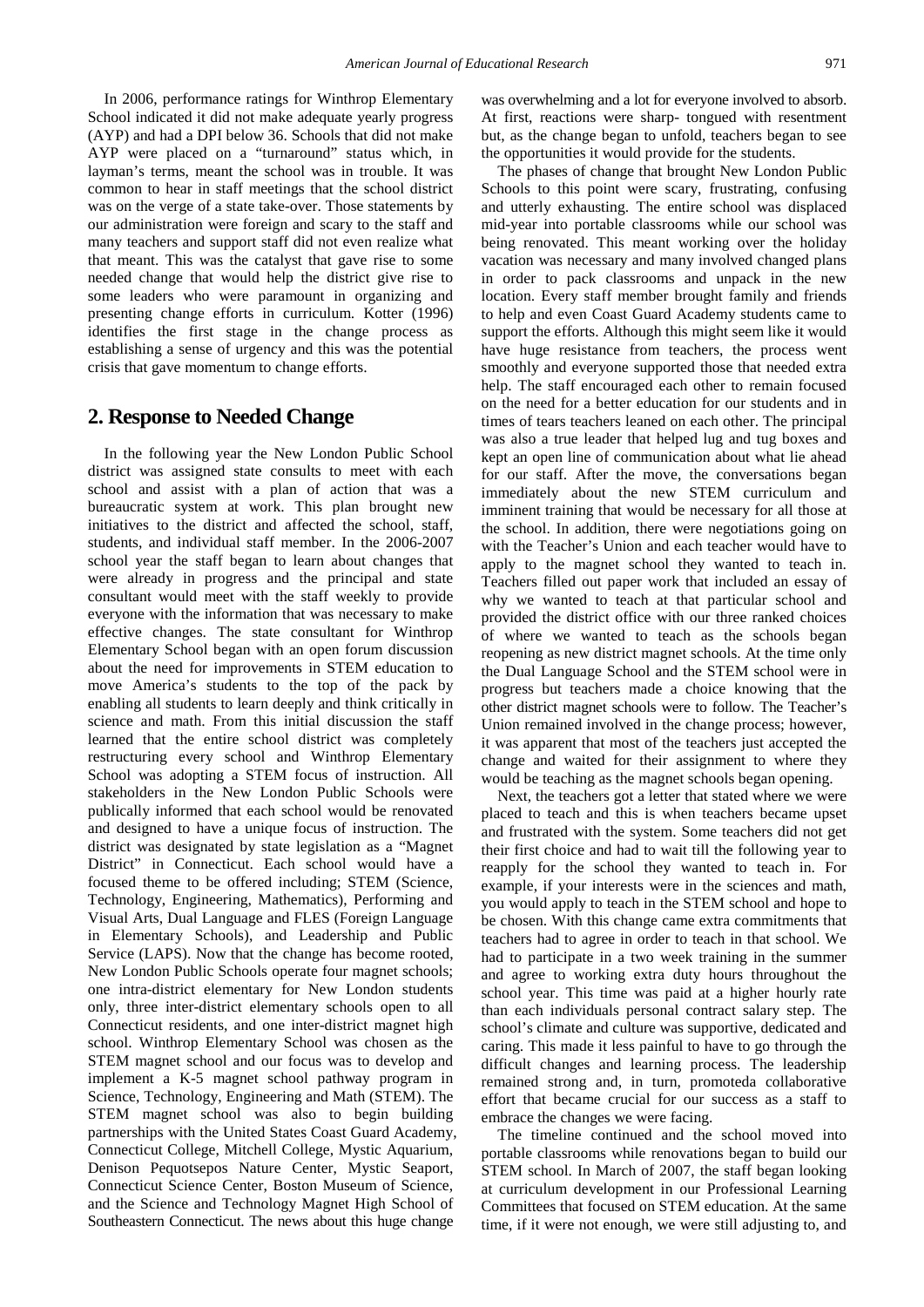learning about Common Core. It was an overwhelming amount of change but luckily our leaders helped break up each task into manageable parts and guided us at a tolerable pace. Our commitment to five extra days added on to the school year for professional learning was actually very successful to build staff morale. This allowed us to come together to discuss and envision what our school would look like as a STEM magnet school. The staff was always told that our voice was important and we were reminded about the importance of team effort and that a one hundred percent buy in was necessary. Of course we were also reminded that we were blessed to have a job in these hard economic times as incentive to "buy in". On a serious note, it was the presentation of the change that was successful to build a united front to make the change happen. We had time to come together as a staff, uninterrupted by students, and have those open conversations to share excitement and frustrations at the same time. The stage of creating a guiding coalition and getting the staff to work together was beginning to take shape which would lead to development of a vision and strategies for achieving that vision (Kotter, 1996, p.23). We were getting a new building with science labs, Lego labs, outdoor classrooms, a farm, recycling center, compost machines (worms included) and partnerships with the communities that were so valuable. There were so many wonderful things to look forward to that the list could go on. We all began to forget about the low socioeconomic status of our students and the difficulties our children faced outside of our classrooms and began to focus on what we can do for them while they are in our care. The statistical background about our school system and the population of Winthrop Elementary School was as follows:

**Winthrop School Enrollment (2011)** Total Enrollment – 316 Rank Nationally - 36795 out of 53599 Rank in Connecticut - 493 out of 668 **Winthrop School Students by Grade**   $1st - 52$  $2nd - 55$  $3rd - 59$  $4th - 54$  $5th - 50$  $6th - 0$ **Winthrop School Students by Gender** Male - 182 (58%) Female - 134 (42%) **Winthrop School Students by Ethnicity** American Indian - 1 (0%) Asian - 11 (3%) Black - 67 (21%) Hispanic - 199 (63%) White - 38 (12%) **Winthrop School Student to Teacher Statistics** Pupil/Teacher Ratio: 12.4 Student/Teacher Rank in CT: 125 of 668 Full Time Teachers: 25.4 Rank in Connecticut: 423 of 668 **Winthrop School Students by Lunch Assistance** Free Lunch Eligible - 236 (75%) Reduced-Price Lunch Eligible - 17 (5%) Combined Free or Reduced - 253 (80%) Rank in Connecticut: 130 of 668

| Grade 5 (2011)     |      |                          |  |  |
|--------------------|------|--------------------------|--|--|
| % at or Above Goal |      | % at or above Proficient |  |  |
| Reading            | 28.3 | 45.2                     |  |  |
| Writing            | 38.4 | 77.7                     |  |  |
| <b>Mathematics</b> | 43.4 | 71.7                     |  |  |
| Science            | 25.8 |                          |  |  |

The changes initiated at Winthrop Elementary School were initially developed and implemented in a "top-down" management style. Directions, guidelines, information, and plans came from the top administrators of our district but then that information was successfully shared and expectations were clearly communicated to our school staff. The process of change began with a bureaucratic approach that included many of the mechanisms identified by Owens and Valesky (2011). At first, the change efforts being made by the administration controlled and coordinated the behavior of the staff members in our schools which had relevance to the five mechanisms. Owens and Valesky emphasize the following five mechanisms:

- Maintain firm hierarchical control of authority and close supervision of those in the lower ranks.
- Establish and maintain adequate vertical communication.
- Develop clear written rules and procedures to set standards and guide actions.
- Promulgate clear plans and schedules for participants to follow.
- Add supervisory and administrative positions to the hierarchy of the organization as necessary to meet problems that arise from changing conditions confronted by the organization (Owens & Valesky, 2011, p. 15).

It is a fact that the reform efforts were rooted in these principles, however, non-bureaucratic approaches and theories, such as the Human Resource Development Theory, began to take rise. An emphasis was given on "developing a culture in the organization that harnesses the conscious thinking of individual persons about what they are doing as a means of involving their commitment, abilities, and energies in achieving the goals of the organization (Owens & Valesky, 2011, p. 17). The direction our school was going was paved for us by the authorities in places higher up the chain. Once the larger changes were in place, our staff was given some autonomy to develop strategies and plans necessary for enriching our curriculum in the areas of science, technology, engineering and math. We had to maintain integrity with the adopted common core standards for learning but we had to look at the areas that were not well defined, such as the sciences and technology areas. We had to look at the tools and resources available to us and refine how we were using them as well as create a plan to integrate the newly adopted "Engineering is Elementary" program brought to our district from the Boston Museum of Science Educational Department. Our job as a staff was large but the outcomes were well worth the dedication. Our principal and supervisor of curriculum and development worked together to create a plan for the staff that was broken down into tasks that were tackled in our staff meetings and during our professional learning communities. Kotter's stage to "communicate the vision" had to be constant. The guiding coalition was a role model for the staff to demonstrate expected behaviors of employees. The leadership naturally flowed into "empowering broad-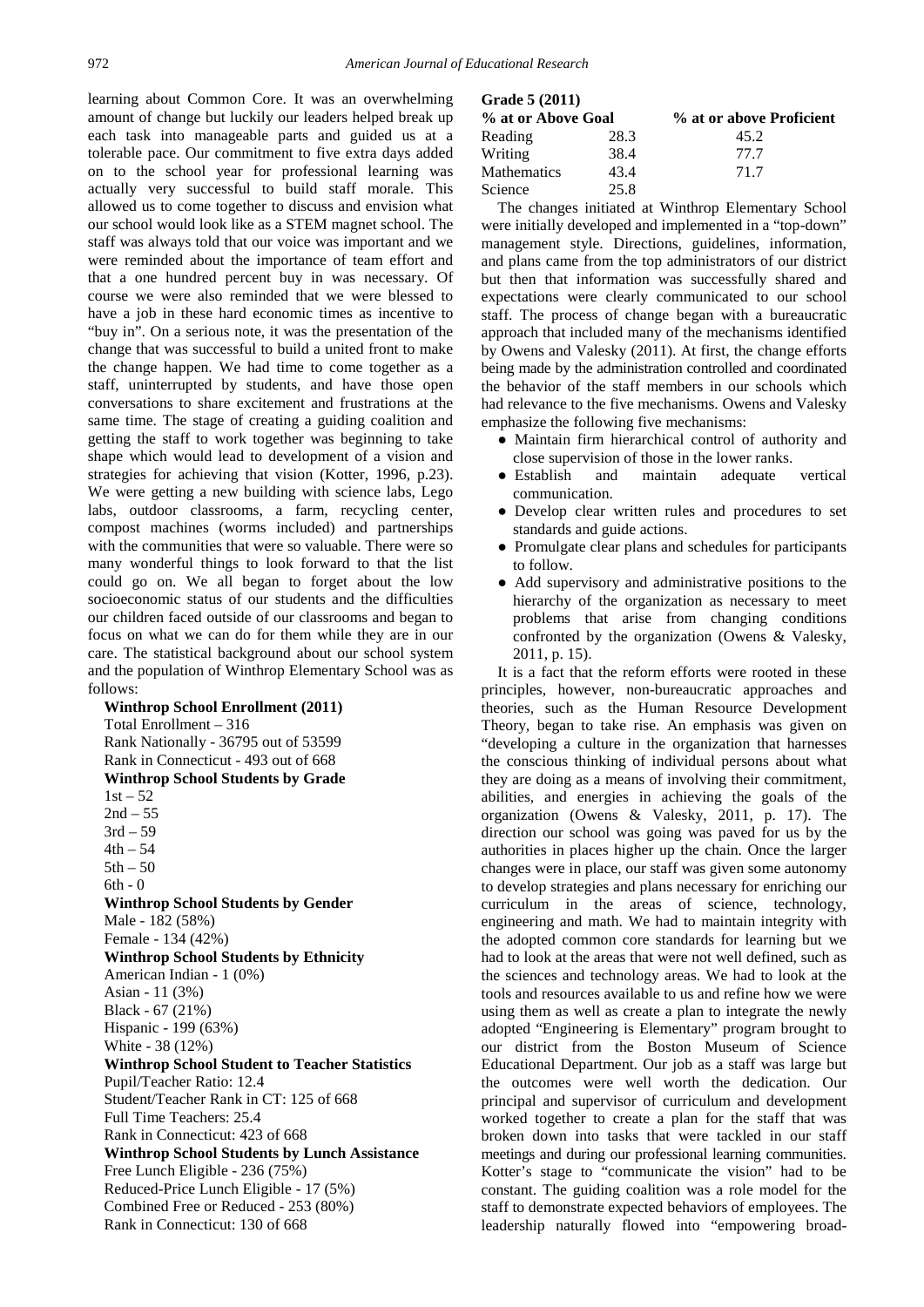based actions" to get rid of obstacles, which in this case was the tightly clutched traditional methods of teaching (Kotter, 1996, p. 87-119). Teachers were able to develop and review curriculum that would engage our students in activities promoting STEM education. These fields provide an approach of real-world, problem-based learning that students can apply in their lives, future learning, and careers. The staff quickly began to develop a vision of our school with hands-on, project-based activities, adventure learning, and engaging lessons. The great thing about developing curriculum for STEM is that the subjects can be integrated together for cohesive teaching and learning. This area of education is full of new ideas, innovation, and excitement. Our staff focused on encouraging critical thinking and real-world application skills. This would help students make connections between what they learn in school and what they see in our communities and in the world. By giving teachers a voice in the direction for change, the school was able to follow a well-laid out path that had been paved by the administration. It was evident that the majority of the teachers were on board with making the changes in our teaching practices to support STEM education. We all knew we had a lot of learning to do but as we began our professional development we quickly realized that we were actually participating in the activities the students would engage in and it was fun. Our leaders in the training process let us learn by doing, just like we would do with our own students. The extra professional development days turned out to be enjoyable and overall consensus was that it was worth the time invested. Opportunities allowing the staff to come together to participate in training is what Kotter identifies as being important to empower employees and give them the skills and attitudes to successfully become part of the change reform (Kotter, 1996, p. 119).

In December of 2008, we had another challenge that required us to again move mid-year into our new building. Although we all felt completely exhausted and stretched to the limits with packing and moving again, it was much easier this time as the mandate to streamline our collection of teacher "stuff" on the first move made our load a lot less.

Now it was time to put our game plan into effect and even though we expected sharp turns in the road. We knew we could only improve with effort. The students entered our new school with awe on their faces and excitement in their eyes. This, by itself, was even more motivation for the staff to keep up the momentum and begin our STEM educational focuses. Immediately shortterm wins were evident, which Kotter (1996) identifies as the sixth stage in the change process. The changes that were occurring brought teachers out of their classrooms and working with other teachers to work collaboratively on lesson development and implementation. We began sharing resources and ideas routinely and it became common practice to co-teach in the green house, the outside classrooms and down at the Long Island Sound shore line which was right in our backyard. It might sound as if the situation were "sink or swim" however, in reality the staff began to pull together to identify what strengths each of us had in certain curricular areas, allowing us to pull our efforts together to create a well-balanced delivery of instruction. The overall morale of the teachers

improved as we began remembering the joy of teaching and why we chose the profession.

The partnerships that began to emerge with the community around us opened up opportunities that the students could, not only learn from, but remember for a lifetime. In 2010 President Obama spoke at the Coast Guard Academy graduation and our fifth grade class was able to attend the ceremonies. The Academy shares a common property line with us and our students are able to walk to the facilities there and attend learning experiences outside of the classroom. The opportunities for life experiences are as awarding for the students as they are for the teachers. Teachers naturally modeled excitement for learning, through the opportunities given to the school community, and the students built social science skills from the natural exchange of interaction with the teachers. The quality of education was improving from the process of change, as difficult as we know change can be. Teachers that were unwilling to change and resisted with full throttle were quickly silenced and negative behaviors were not reinforced and gradually disappeared. Our principal reminded us often to "stick with the cheerleaders that put energies into the excitement of the game and ignore those that focused on unfair calls from the referees".

The challenges that continue to face teachers are the advancements in technology with improvements being made to our SMART technology but professional development and support in these areas are provided for teachers wanting more assistance. It is in this situation that the bureaucratic mechanisms help to support teachers as our district added "supervisory and administrative positions to the hierarchy of the organization as necessary to meet problems that arise from changing conditions confronted by the organization" (Owens & Valesky, 2011, p. 15). This can also be connected to Kotter's seventh stage in the change process which is to consolidate gains and produce more change (p. 23). Supervisory positions were added to promote and support proper implementation of new technology, in which the teachers needed direction and support. Technology development and implementation in schools has become a priority and Tim Holt clearly made a valid point when he wrote "Great technology should be at the point of instruction and be as accessible in learning as a pencil" (Dangerously Irrelevant, 2014).

Finally the final stage of Kotter's change process, anchoring new approaches in the culture, can be identified with higher achieving student performance and being able to articulate the connections between new behaviors and organizational success (p. 163). Although some assessment of success is subjective and not found in data scores and percentiles, it is important to evaluate the engaged learning behaviors of students and the love for learning that can be demonstrated through action. Data scores remain important; however, it is important to look at the whole picture and allow time for the change to become rooted. Kotter writes, "When new practices made in a transformation effort are not compatible with the relevant cultures, they will always be subject to regression" (Kotter, 1996, p. 157). Changes can come undone and it is vital to allow time and practice to firmly anchor what has been implemented. Recent data about our school demonstrates improvement and since the 2009-10 school year, our District Improvement Index (DPI) on the CMT has improved by 3.8 points to 61.4. Our DPI performance on